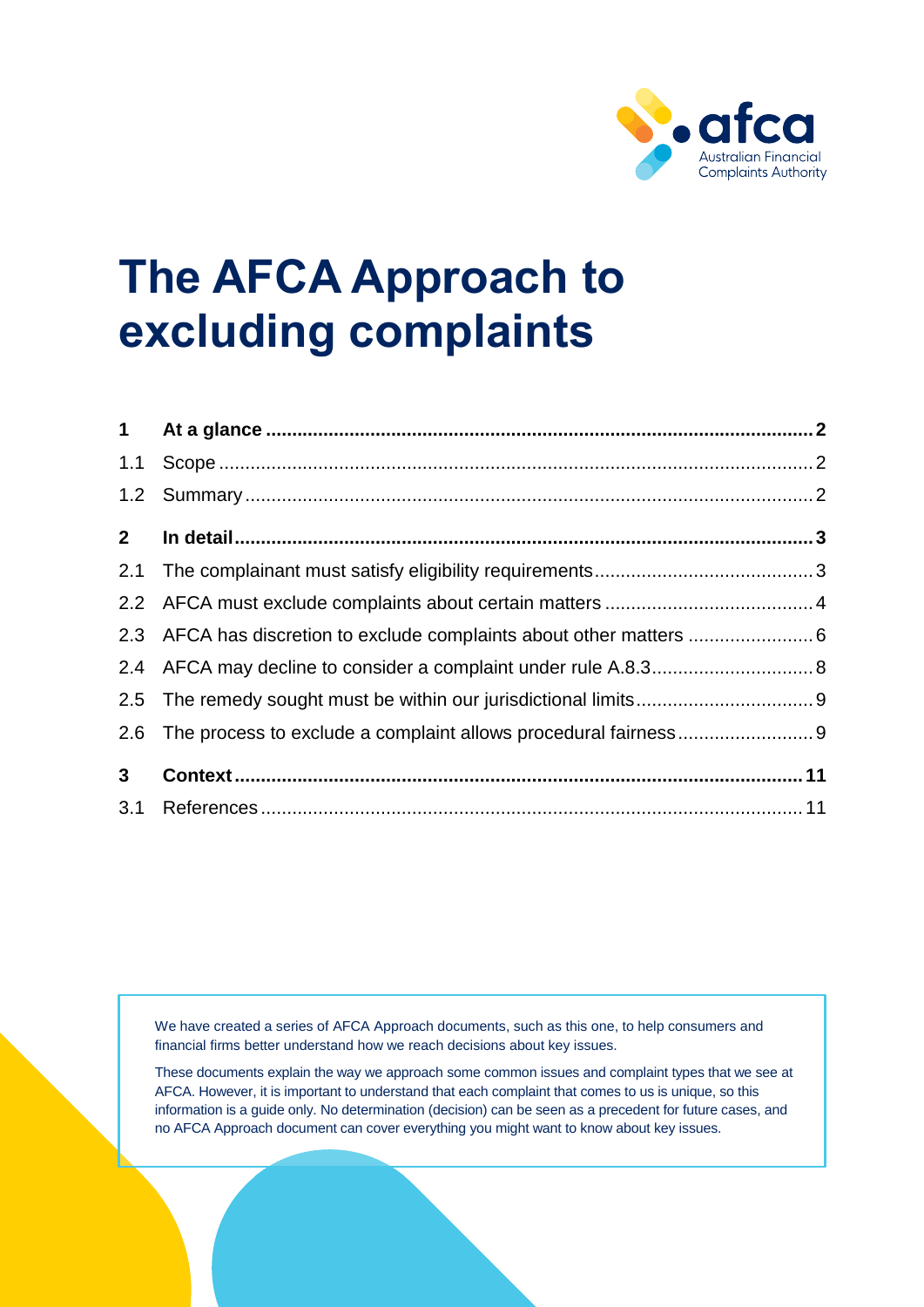# <span id="page-1-0"></span>1 At a glance

#### <span id="page-1-1"></span>**1.1 Scope**

The AFCA Rules set out the jurisdiction and powers of the AFCA scheme. We must exclude certain complaints, and we can refuse to consider other complaints if we decide it is appropriate in the circumstances.

This document sets out the approach we take in assessing our jurisdiction to consider or otherwise exclude a complaint.

#### <span id="page-1-2"></span>**1.2 Summary**

We will determine our jurisdiction to consider a complaint. We can refuse to consider or otherwise exclude a complaint whether or not we have been asked to do so by a financial firm.

We will make sure that we have enough information about the facts of a complaint and the issues involved, before making a decision about whether to exclude the complaint. All decisions to exclude complaints are made by experienced AFCA staff at the earliest opportunity, to avoid unnecessary costs and delays.

There are four main reasons why we would not consider or further consider a complaint:

1 A complainant does not satisfy the eligibility requirements set out in section B of the Rules.

We have decided to exclude a complaint under the:

- a) mandatory exclusions set out in rule C.1
- b) discretionary exclusions set out in rule C.2
- 2 We can decline to consider a complaint any further under rule A.8.3.
- 3 The remedy sought exceeds the limits set out in section D of the Rules.

If we decide to not consider a complaint, we will follow a process which affords the complainant procedural fairness to respond to our jurisdictional assessment.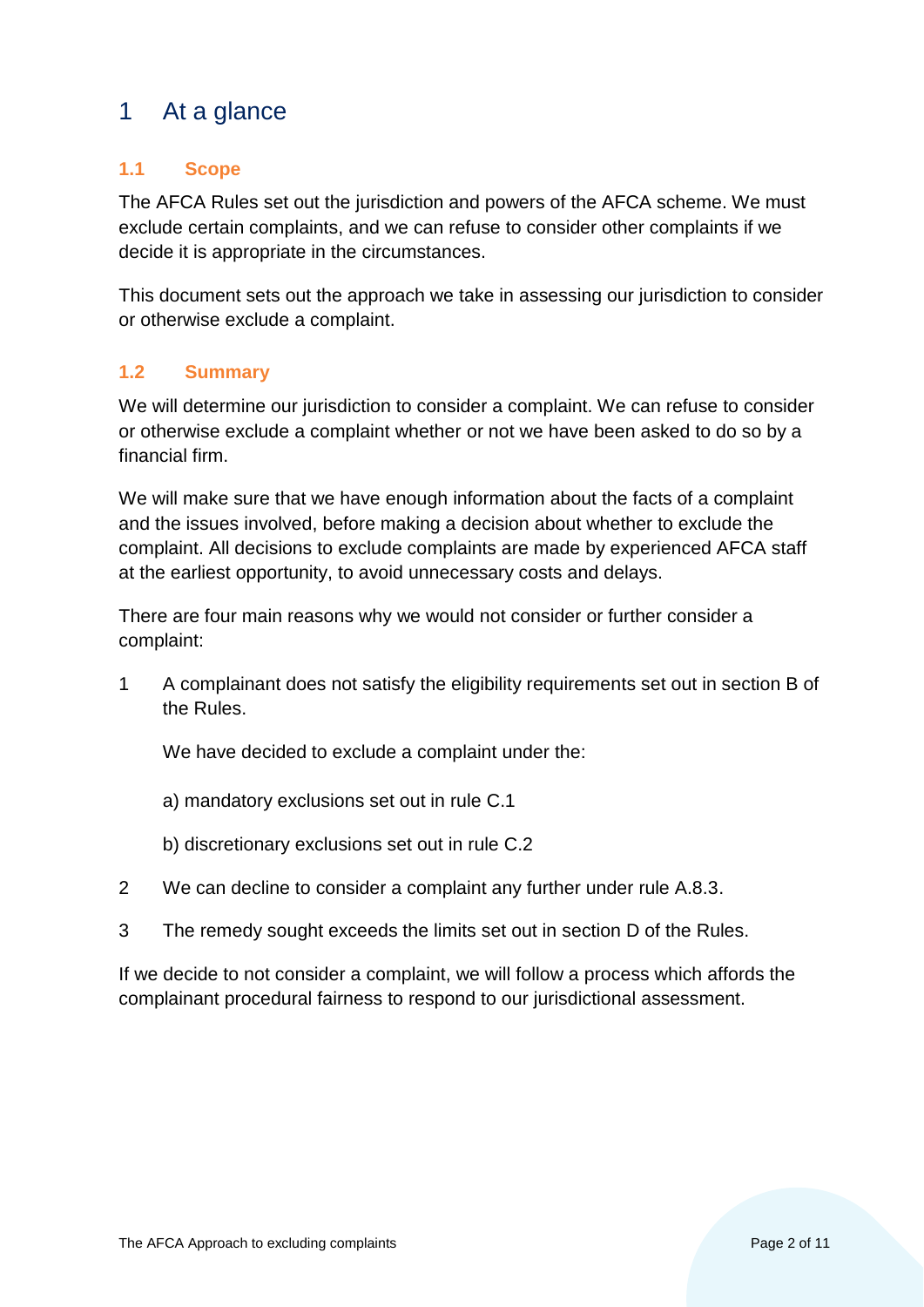# <span id="page-2-0"></span>2 In detail

#### <span id="page-2-1"></span>**2.1 The complainant must satisfy eligibility requirements**

A complainant must be an eligible person as defined in section E, and the complaint must be against a financial firm that is an AFCA Member at the time that the complaint is submitted. Section B of the Rules sets out additional requirements that must be met in order for AFCA to be able to consider a complaint, such as time limits for submitting a complaint.

| The complaint (other than a<br>superannuation complaint)<br>must arise from or relate to:                | For example:                                                                                                                                                                                                                                                                                 |
|----------------------------------------------------------------------------------------------------------|----------------------------------------------------------------------------------------------------------------------------------------------------------------------------------------------------------------------------------------------------------------------------------------------|
| • the provision of a financial<br>service by the financial firm                                          | • a failure or refusal to provide loan documents to which the<br>complainant is entitled<br>• an extended warranty product issued by a financial firm                                                                                                                                        |
| • the provision of a guarantee<br>or security by the<br>complainant                                      | • the guarantor was not adequately aware of the legal effect of,<br>or the financial exposure under, a guarantee<br>• the financial firm was required to but did not take adequate<br>steps to ensure that a guarantor made an independent and<br>informed decision about giving a guarantee |
| • an entitlement or benefit<br>under a life insurance policy                                             | • the policy holder dies and his or her spouse makes a claim<br>under life insurance death cover<br>• an employee making a claim under a group life insurance<br>policy, for example for a disability benefit, where the policy<br>holder is the employer or superannuation trustee          |
| • an entitlement or benefit<br>under a general insurance<br>policy                                       | a sporting club participant who is entitled to make a claim under<br>the sporting club's group personal accident policy<br>a credit card holder entitled to make a travel insurance claim<br>under their bank's policy for credit card holders                                               |
| • a legal or beneficial interest<br>arising from financial<br>investments and financial<br>risk products | • we can consider a complaint where the Financial Firm deals<br>with securities in a way that is inconsistent with the<br>Complainant's legal or beneficial interest (even though the<br>financial firm is not providing a Financial Service to the<br>complainant)                          |
| • an uninsured third-party<br>claim                                                                      | • a claim for damage to an uninsured car that is made under the<br>insurance policy of the driver who caused the damage and who<br>has made a valid claim with their insurer                                                                                                                 |
| • an investment made under a<br>foreign recognition scheme                                               | • We cannot consider the complaint if the investment offer<br>document expressly excludes access to AFCA or a<br>predecessor scheme                                                                                                                                                          |
| • a Traditional Trustee<br><b>Company Service</b>                                                        | • acting as guardian of the estate of an individual<br>• acting as executor or administrator of a deceased estate                                                                                                                                                                            |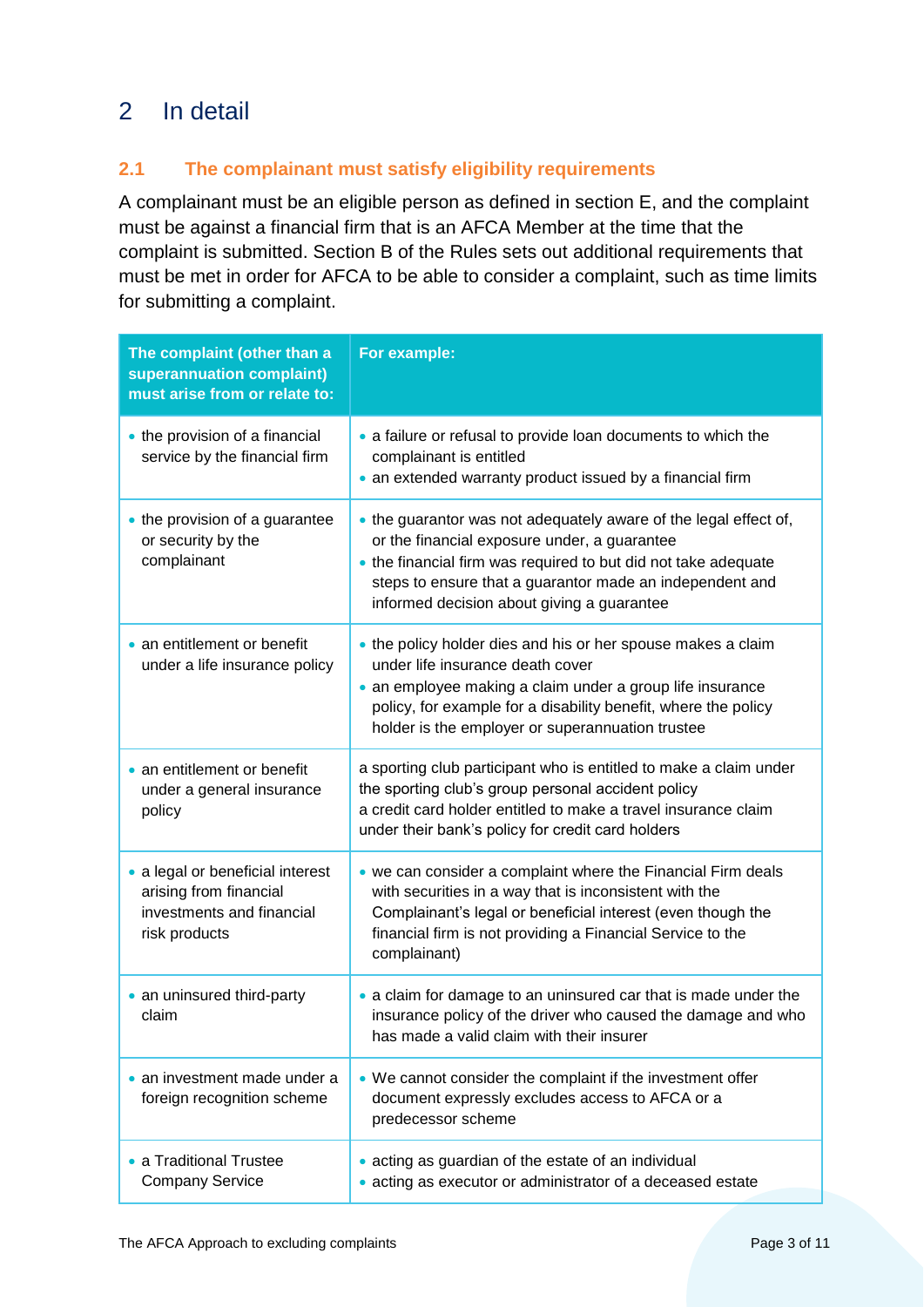| The complaint (other than a<br>superannuation complaint)<br>must arise from or relate to: | For example:                                                                                                                                                                                                                                                          |
|-------------------------------------------------------------------------------------------|-----------------------------------------------------------------------------------------------------------------------------------------------------------------------------------------------------------------------------------------------------------------------|
| • a privacy breach by a<br><b>Privacy Act Participant</b>                                 | • some utilities companies are AFCA members, not because they<br>provide a financial service, but because they are a Privacy Act<br>Participant. We are limited to considering complaints about a<br>breach of privacy obligations by these Privacy Act Participants. |

For superannuation complaints, the complainant must be either a superannuation product holder, a person with an interest in a death benefit, or a party (including an intended party) to a family law agreement or order affecting superannuation as set out in rule B.1.1 and B.1.2. The time limits to lodge a superannuation complaint are different to non-superannuation complaints, and are summarised at rule B.4.5.2.

#### <span id="page-3-0"></span>**2.2 AFCA must exclude complaints about certain matters**

Rules C.1.2 to C.1.6 of the Rules set out the types of complaints which we must exclude, but there are certain exceptions.

| We cannot consider a<br>complaint:                                                                                          | <b>Unless:</b>                                                                                                                                                                                                                                                                                                                                                                                                                                 |
|-----------------------------------------------------------------------------------------------------------------------------|------------------------------------------------------------------------------------------------------------------------------------------------------------------------------------------------------------------------------------------------------------------------------------------------------------------------------------------------------------------------------------------------------------------------------------------------|
| • about the level of a fee,<br>premium, or charge                                                                           | • the fee, premium, charge was not disclosed, misrepresented,<br>or incorrectly applied<br>• the financial firm has breached a legal obligation or duty<br>• the complaint is about a medical indemnity insurance<br>premium or application of a risk surcharge                                                                                                                                                                                |
| • about how to allocate the<br>benefit of a financial service<br>between the competing claims<br>of potential beneficiaries | • it is a superannuation complaint<br>• it is a complaint about traditional trustee company services                                                                                                                                                                                                                                                                                                                                           |
| • about the same events and<br>facts as a complaint previously<br>dealt with by AFCA                                        | • the earlier complaint was discontinued<br>• the new complaint is that the financial firm has not complied<br>with the terms of the settlement agreed in the earlier<br>complaint                                                                                                                                                                                                                                                             |
| • that has already been dealt with<br>by a court, tribunal or<br>predecessor scheme                                         | • a complaint was assessed as outside the jurisdiction of a<br>predecessor scheme but now comes within AFCA's<br>increased jurisdiction<br>• a complaint was withdrawn by the SCT because a<br>complainant did not respond to attempts by the SCT to<br>contact the complainant, we may in exceptional<br>circumstances treat the complaint as a new AFCA complaint<br>• farm debt mediation has been conducted and no agreement<br>is reached |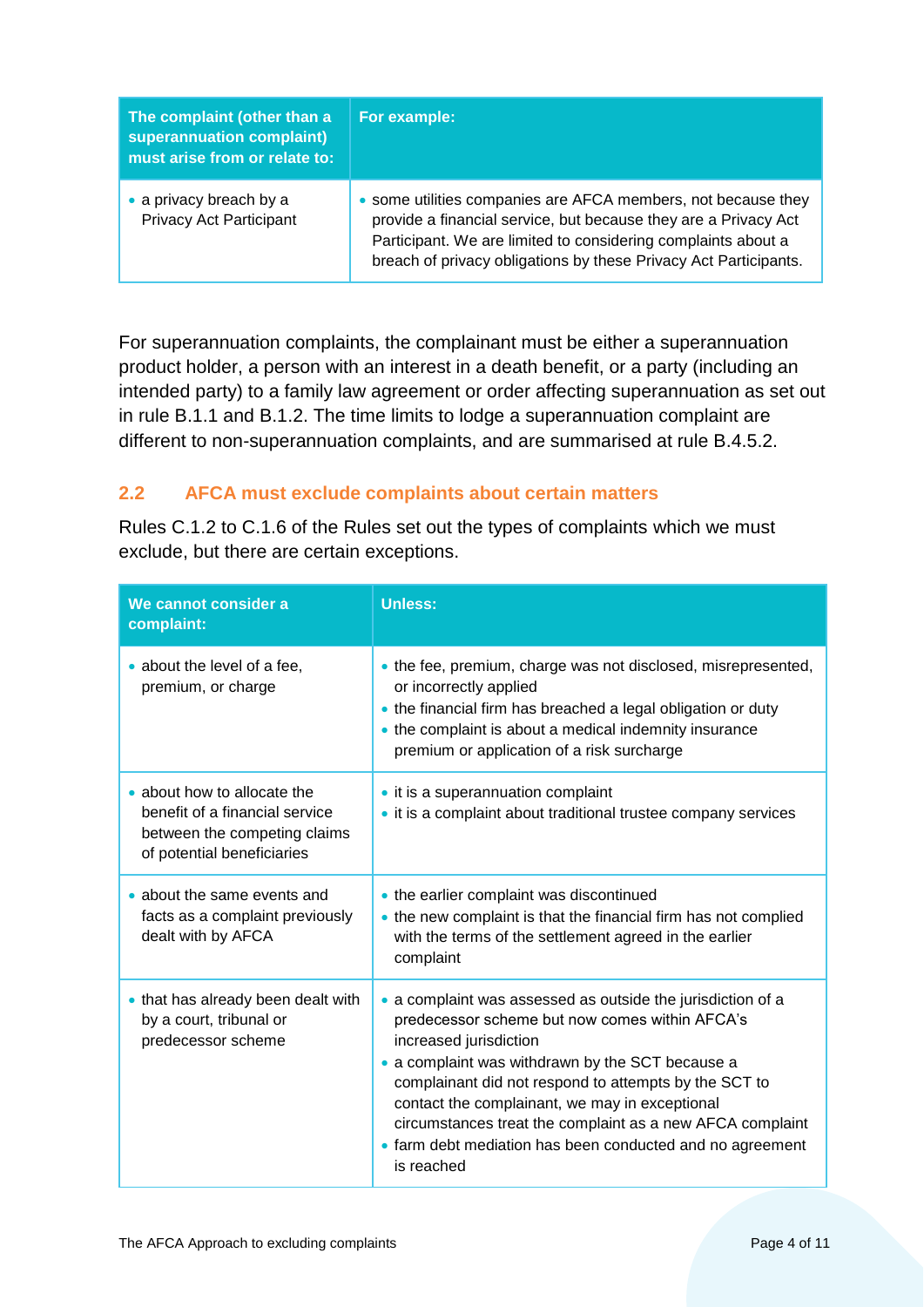| We cannot consider a<br>complaint:                                                                                      | <b>Unless:</b>                                                                                                                                                                                                                                                                                                                                                                                                                           |
|-------------------------------------------------------------------------------------------------------------------------|------------------------------------------------------------------------------------------------------------------------------------------------------------------------------------------------------------------------------------------------------------------------------------------------------------------------------------------------------------------------------------------------------------------------------------------|
| • where the value of the claim<br>exceeds \$1 million                                                                   | • it is a superannuation complaint<br>• it is a complaint about a primary producer credit facility<br>• it is a complaint to set aside a guarantee supported by<br>security over the guarantor's primary place of residence                                                                                                                                                                                                              |
| • where the complainant is a<br>member of a group with 100<br>employees or more                                         | • the group of companies are not related bodies corporate as<br>defined in the Corporations Act                                                                                                                                                                                                                                                                                                                                          |
| . that would require review of a<br>trustee's exercise of discretion                                                    | • it is a superannuation complaint<br>• the complaint alleged bad faith, failure to give fair and proper<br>consideration to the exercise of the discretion, or failure to<br>exercise the discretion in accordance with the purpose for<br>which it was conferred                                                                                                                                                                       |
| · about professional accountancy<br>services provided by an<br>accountant                                               | • the service is provided in connection with a financial service,<br>a credit activity or tax (financial) advice services                                                                                                                                                                                                                                                                                                                |
| • about a privacy act participant if<br>the complaint is about<br>something other than privacy                          | • a privacy-related complaint is a complaint that relates to a<br>right or obligation arising under the Privacy Act 1988                                                                                                                                                                                                                                                                                                                 |
| • about the financial firm's<br>assessment of credit risk                                                               | • it is about irresponsible lending<br>• it is about financial difficulty in repaying credit obligations                                                                                                                                                                                                                                                                                                                                 |
| · about a small business credit<br>facility of more than \$5 million                                                    | • the facility made available credit of up to \$5 million (even if<br>more than \$5 million is owing at the time of submitting the<br>AFCA complaint)<br>• the facility that was originally for more than \$5 million but that<br>was varied to \$5 million or less<br>• there are two or more credit contracts (none of which provide<br>credit of more than \$5 million), even if the aggregated credit<br>is greater than \$5 million |
| · about underwriting, actuarial<br>factors leading to an offer of a<br>life insurance policy on non-<br>standard terms. | • we are not satisfied that such factors relied upon in the<br>decision and led to the non-standard term being imposed                                                                                                                                                                                                                                                                                                                   |
| • about rating factors and<br>weightings under a general<br>insurance policy                                            | • unless information such as postcode, address of the insured<br>property, gender or age of the insured driver, is incorrectly<br>recorded                                                                                                                                                                                                                                                                                               |
| • about a decision to refuse to<br>provide insurance cover                                                              | • the refusal decision was made arbitrarily or without sound<br>reason<br>• the complainant was misinformed about the cover<br>• a refusal to provide medical indemnity insurance                                                                                                                                                                                                                                                        |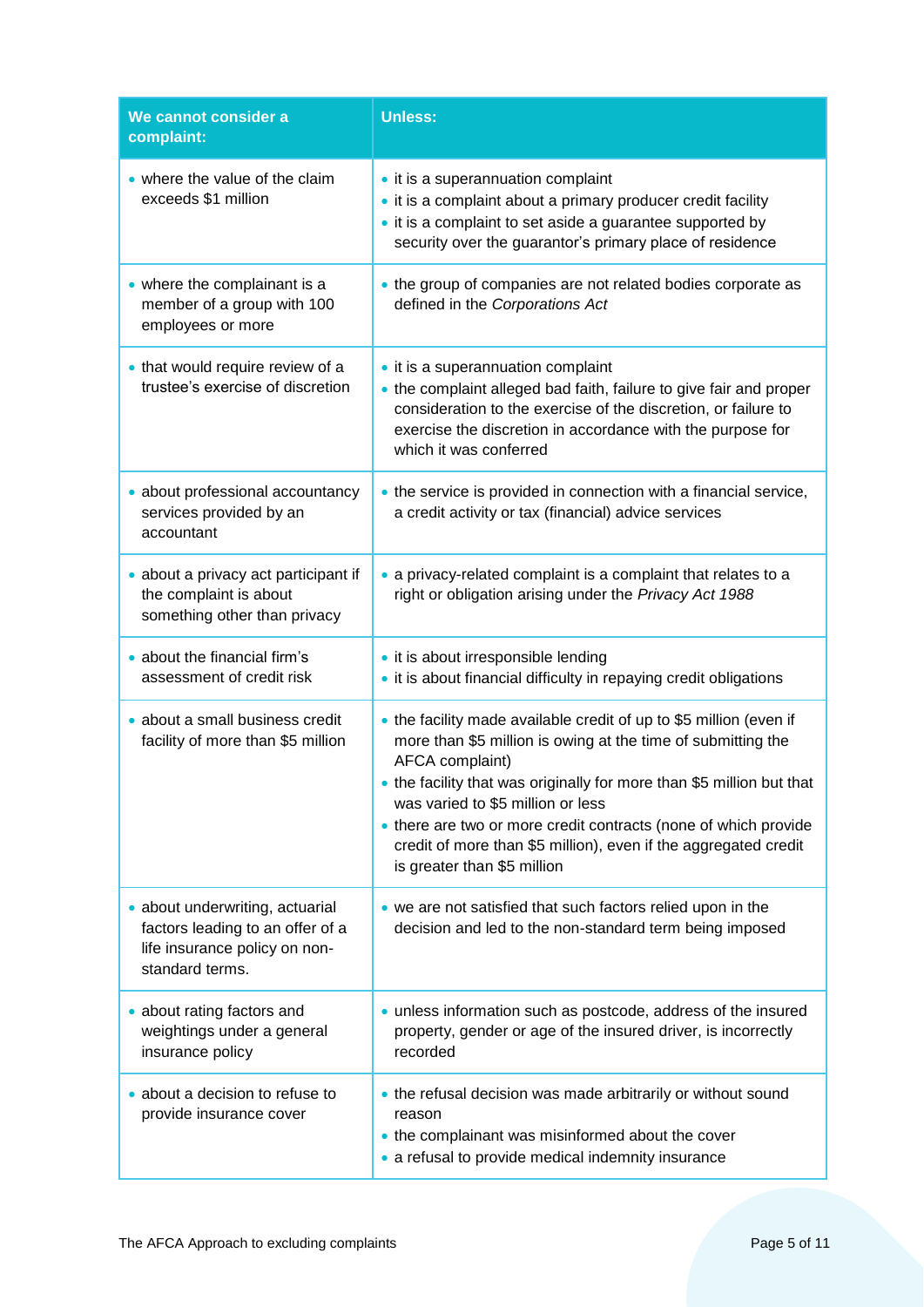| We cannot consider a<br>complaint:                                          | <b>Unless:</b>                                                                                                                                                                                                                                                                                                                                                                                                                                                                                                                                                                                                                                                                        |
|-----------------------------------------------------------------------------|---------------------------------------------------------------------------------------------------------------------------------------------------------------------------------------------------------------------------------------------------------------------------------------------------------------------------------------------------------------------------------------------------------------------------------------------------------------------------------------------------------------------------------------------------------------------------------------------------------------------------------------------------------------------------------------|
| • about investment performance                                              | • the complaint is about non-disclosure or misrepresentation.<br>We are not prevented from considering a complaint about an<br>act or omission by the financial firm merely because it relates<br>to an investment that happens to be performing poorly.                                                                                                                                                                                                                                                                                                                                                                                                                              |
| • management of a fund or<br>scheme as a whole                              | • complaints that the trustee did not allocate earnings to the<br>member in the manner required by the trust deed<br>• complaints that the trustee applied a policy in a way that was<br>unfair or unreasonable to the complainant in the particular<br>circumstances<br>• failure to redeem an investment within the timeframes<br>specified in the scheme constitution (provided the scheme is<br>liquid at the time)<br>• failure to satisfy the mandatory pre-conditions for a fee<br>increase<br>• where ASIC has granted relief to allow some redemptions<br>from an illiquid fund - a failure to consider a redemption<br>request consistently with the terms of ASIC's relief |
| • about certain Traditional<br><b>Trustee Company Service</b><br>complaints | See rule C.1.6                                                                                                                                                                                                                                                                                                                                                                                                                                                                                                                                                                                                                                                                        |

## <span id="page-5-0"></span>**2.3 AFCA has discretion to exclude complaints about other matters**

Rule C.2.1 of the Rules gives us the discretion to refuse to consider a complaint that is otherwise within our jurisdiction, if we decide that this is appropriate in the circumstances. Our discretion to exclude a complaint is generally unrestricted. It is for us alone to decide whether it is appropriate to exclude a complaint. We can use our discretion to exclude a complaint at any time, whether or not we have been asked to do so by a financial firm.

We recognise that by deciding not to consider a complaint, we may permanently deprive a complainant of the opportunity to have their concerns fully considered by an independent body. Therefore, we will not exercise our discretion to exclude lightly. The discretion will only be used in cases where there are compelling reasons for deciding that we should not consider the complaint.

Rule C.2.2 of the Rules sets out some examples of the types of complaints that we may exclude on a discretionary basis. We do not have to exclude every complaint of the kinds set out in the examples. At the same time, the examples do not limit the possible reasons why we may decide to exclude a complaint.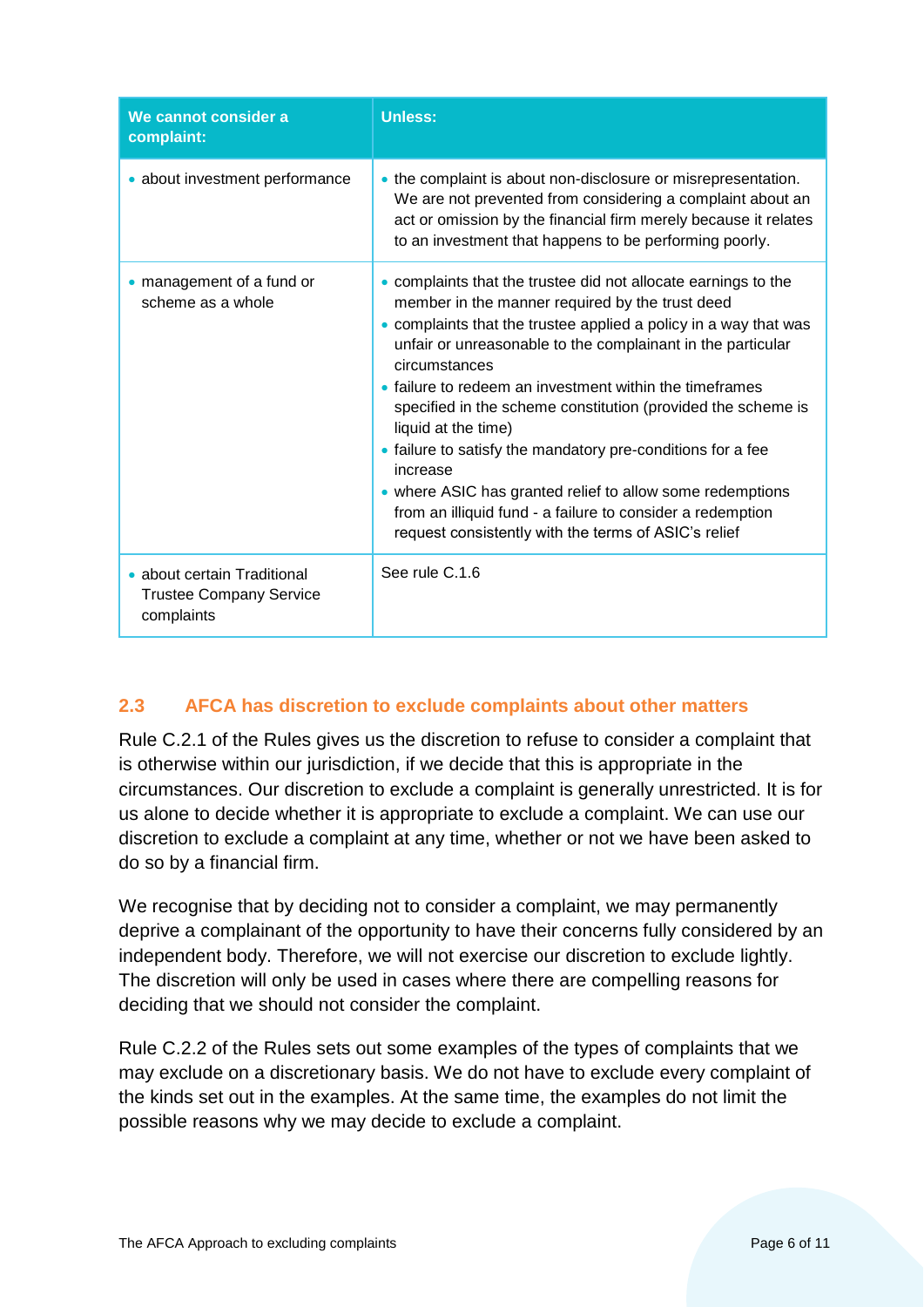| We may exercise our<br>discretion to exclude a<br>complaint if:                                                          | For example:                                                                                                                                                                                                                                                                                                                                                                                                                                                                                                                                                                                                                                                                                       |
|--------------------------------------------------------------------------------------------------------------------------|----------------------------------------------------------------------------------------------------------------------------------------------------------------------------------------------------------------------------------------------------------------------------------------------------------------------------------------------------------------------------------------------------------------------------------------------------------------------------------------------------------------------------------------------------------------------------------------------------------------------------------------------------------------------------------------------------|
| • there is a more appropriate<br>place to deal with the<br>complaint                                                     | • where we consider that the only way to determine the issues<br>raised by the complaint would be for a third party to give<br>evidence subject to cross examination,<br>• where a complaint contains multiple interrelated claims, some<br>of which are within our jurisdiction and some of which are not,<br>and we consider that it would be more appropriate for all the<br>claims to be dealt with together in another forum with<br>jurisdiction to consider them all,<br>• where the superannuation trustee is seeking judicial advice<br>from the court about the validity of a trust deed amendment<br>which would affect all fund members (or a class that includes<br>the complainant). |
| • the subject matter of the<br>complaint has already been<br>adequately dealt with by<br>AFCA or a Predecessor<br>Scheme | • where a complaint is made about a decision of a<br>superannuation trustee not to allow a member to make a late<br>election to preserve benefits in the scheme, and an earlier<br>complaint raising the same issue was resolved in favour of the<br>trustee.                                                                                                                                                                                                                                                                                                                                                                                                                                      |
| • the complaint relates to a<br>Financial Firm's practice or<br>policy                                                   | a complaint that the financial firm provides emailed account<br>statements rather than paper account statements<br>• it is not appropriate for the financial firm to change its practice<br>or policy because to do so would adversely affect other<br>customers (albeit be of advantage to the complainant)<br>• the financial firm cannot change its practice or policy because<br>of system (e.g. it cannot print paper statements) or regulatory<br>(e.g. AML/CTF) constraints                                                                                                                                                                                                                 |
| • the complaint is frivolous,<br>vexatious, misconceived or<br>lacking in substance                                      | • it is so obviously untenable that it cannot possibly succeed,<br>manifestly groundless, or discloses a case which the court is<br>satisfied cannot succeed<br>• it is made against the wrong party or if there is no remedy that<br>can lawfully be provided<br>. it is a claim which presents no more than a remote possibility of<br>merit and which does no more than hint at a just claim                                                                                                                                                                                                                                                                                                    |
| • the complainant has<br>commenced legal<br>proceedings in court                                                         | • the complainant has submitted to the jurisdiction of the court<br>about the same subject matter against the financial firm                                                                                                                                                                                                                                                                                                                                                                                                                                                                                                                                                                       |
| • the complaint is treated as a<br>test case                                                                             | • we may allow a financial firm to treat a complaint as a test case<br>to be decided in court proceedings rather than by AFCA,<br>subject to certain conditions                                                                                                                                                                                                                                                                                                                                                                                                                                                                                                                                    |
| • a paid agent is not acting in<br>the best interests of the<br>complainant                                              | • the paid agent is obstructing the fair resolution of a complaint<br>by agreement or on its merits<br>• the paid agent has not provided the necessary information                                                                                                                                                                                                                                                                                                                                                                                                                                                                                                                                 |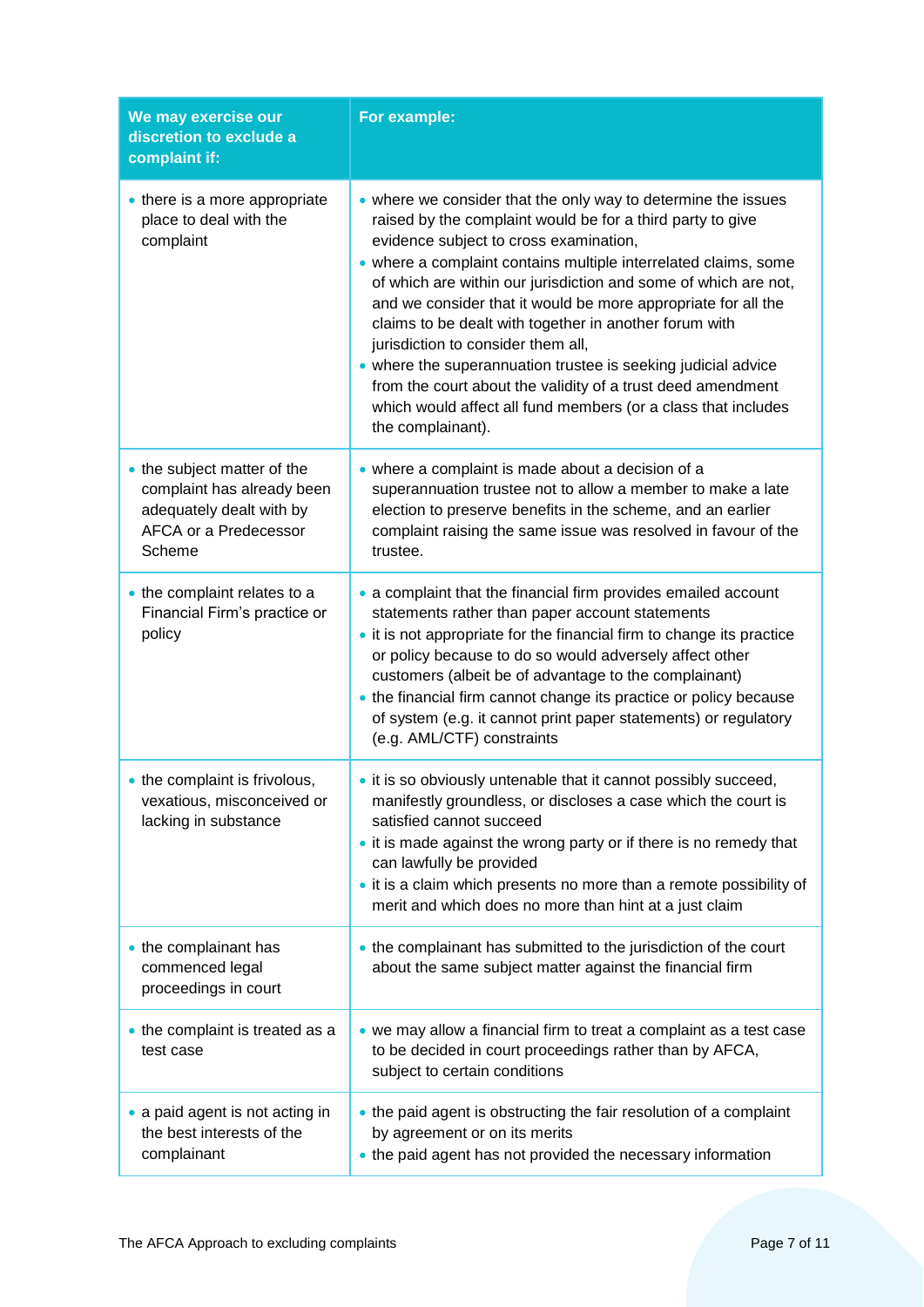| We may exercise our<br>discretion to exclude a<br>complaint if:                                                                         | For example:                                                                                                                                                                                                                                                                                                                  |
|-----------------------------------------------------------------------------------------------------------------------------------------|-------------------------------------------------------------------------------------------------------------------------------------------------------------------------------------------------------------------------------------------------------------------------------------------------------------------------------|
| • where we cannot effectively<br>investigate the<br>circumstances without the<br>involvement of others who<br>are not complaint parties | • we cannot investigate an allegation that a co-borrower forged<br>home loan redraws from a jointly held account without their<br>handwriting samples<br>• we cannot investigate whether a financial firm's delay in<br>property settlement allowed a third party to lodge a caveat,<br>without the third party's involvement |
| $\bullet$ the complainant is a<br>wholesale client                                                                                      | • we will not exercise our discretion to exclude a complaint<br>merely because it is submitted by a wholesale client                                                                                                                                                                                                          |

## <span id="page-7-0"></span>**2.4 AFCA may decline to consider a complaint under rule A.8.3**

Rule A.8.3 allows us to decline to consider a complaint any further if we decide that it is appropriate to do so. This means in some circumstances a complaint may be within jurisdiction and have proceeded through the complaint resolution process but after considering the background, nature of complaint and supporting information we decide it is not appropriate to consider the complaint further.

We will only decline to consider a complaint in this manner in limited circumstances and where there are compelling reasons. We will make sure that there is enough information about the facts of a complaint and the issues involved, before deciding whether to decline to consider the complaint any further.

| We may refuse to consider<br>a complaint any further if<br>the:                        | For example:                                                                                                                                                                                                                                                                                                                                                                                                                                                                                                                                |
|----------------------------------------------------------------------------------------|---------------------------------------------------------------------------------------------------------------------------------------------------------------------------------------------------------------------------------------------------------------------------------------------------------------------------------------------------------------------------------------------------------------------------------------------------------------------------------------------------------------------------------------------|
| Complaint clearly does not                                                             | The complainant seeks to discharge a debt by use of a                                                                                                                                                                                                                                                                                                                                                                                                                                                                                       |
| have merit                                                                             | promissory note or similar instrument without value.                                                                                                                                                                                                                                                                                                                                                                                                                                                                                        |
| Complainant has suffered no                                                            | The complainant complains about a \$30 late fee but has not                                                                                                                                                                                                                                                                                                                                                                                                                                                                                 |
| loss                                                                                   | incurred the late fee.                                                                                                                                                                                                                                                                                                                                                                                                                                                                                                                      |
| Complainant has been                                                                   | The complainant complains about an establishment fee that has                                                                                                                                                                                                                                                                                                                                                                                                                                                                               |
| adequately compensated                                                                 | already been refunded.                                                                                                                                                                                                                                                                                                                                                                                                                                                                                                                      |
| Complainant cannot establish<br>a loss was suffered as a result<br>of an alleged error | The complainant alleges their stockbroker misrepresented he<br>would sell a stock if it reached a certain value. The complainant<br>states that as a result of the investment they have lost money, as<br>the stock should have been sold. The financial firm states there<br>was no such advice by the stockbroker, and in any event the<br>stock price never dropped to the level which the complainant<br>alleged they were told would trigger a sale. The complainant<br>suffered no loss in reliance on the alleged misrepresentation. |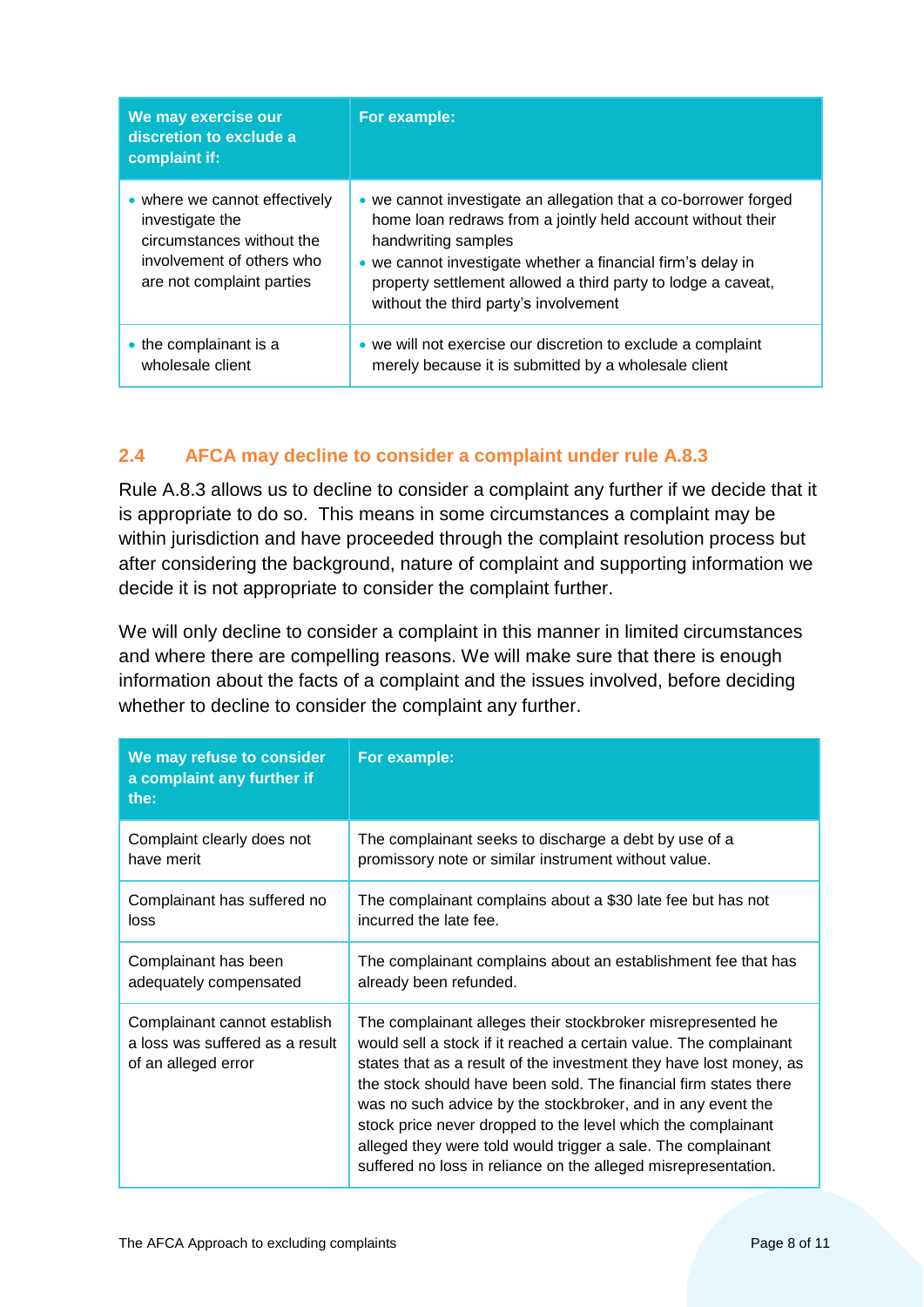## <span id="page-8-0"></span>**2.5 The remedy sought must be within our jurisdictional limits**

The monetary limits for claim amounts and jurisdiction are summarised at rule D.4.

While there is no monetary limit for superannuation, our powers to provide a remedy can only be used for the purpose of placing the complainant as nearly as practicable in a position that any unfairness or unreasonableness no longer exists

#### <span id="page-8-1"></span>**2.6 The process to exclude a complaint allows procedural fairness**

We provide the parties to a complaint the relevant information and an opportunity to provide their views and response before we make a final decision to exclude a dispute.

If we decide to exclude a complaint, the initial AFCA staff member will notify the complainant in writing explaining why and the timeframe within which the complainant may object to our assessment. The complainant should read our letter carefully and decide whether to object to our assessment.

If the complainant accepts the jurisdictional assessment, the file will close.

If the complaint objects to the jurisdictional assessment, and the initial AFCA staff member agrees with the complainant's objection, it is open for the initial AFCA staff member to change their mind and progress the complaint for consideration on the merits of the complaint.

If the initial AFCA staff member disagrees with the complainant's objection, the matter will be reviewed by a more senior AFCA staff member. In more complex cases, an AFCA Decision Maker may make the review decision. If the senior AFCA staff member or AFCA Decision Maker decides the complainant's objection does not have substance, the file will be closed.

Rules A.4.5 and A.4.6 set out this process: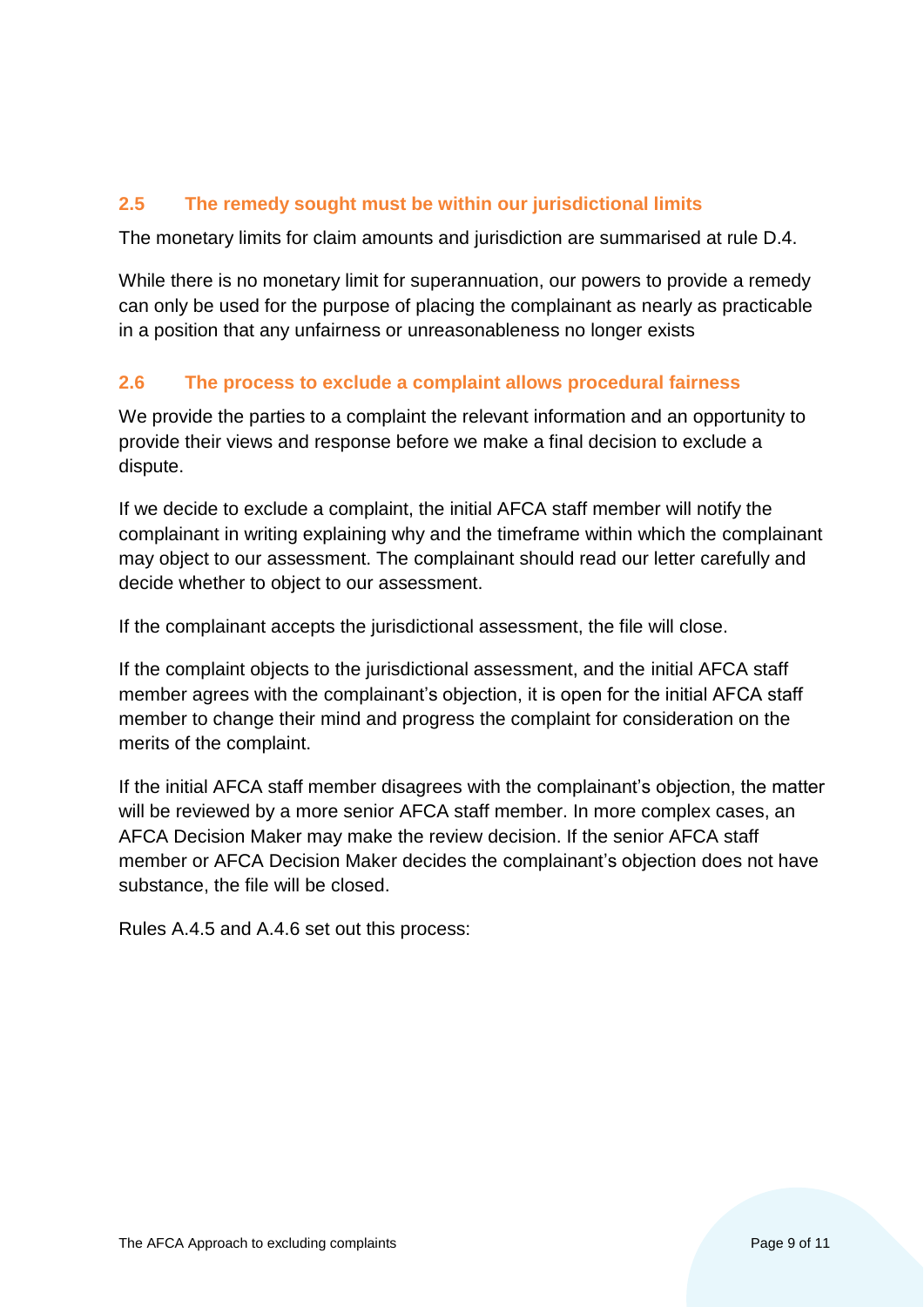